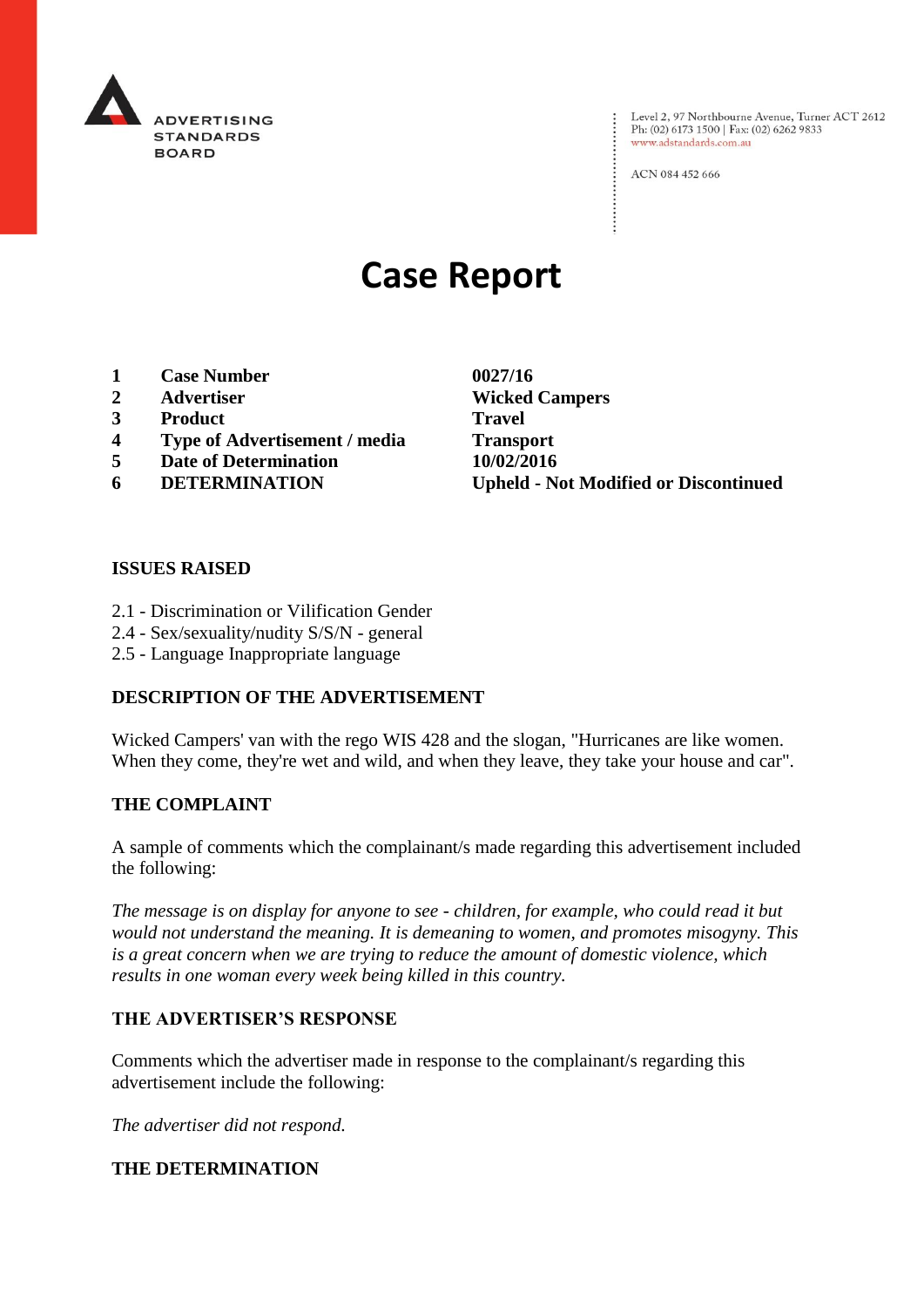The Advertising Standards Board ("Board") considered whether this advertisement breaches Section 2 of the Advertiser Code of Ethics (the "Code").

The Board noted the complainant's concerns that the advertisement is demeaning to women.

The Board reviewed the advertisement and noted the advertiser did not provide a response.

The Board considered whether the advertisement complied with Section 2.1 of the Code which requires that 'advertisements shall not portray or depict material in a way which discriminates against or vilifies a person or section of the community on account of race, ethnicity, nationality, gender, age, sexual preference, religion, disability, mental illness or political belief.'

The Board noted that this advertisement is a slogan on the rear of a Wicked Campers' van and reads, "Hurricanes are like women. When they come, they're wet and wild, and when they leave, they take your house and car".

The Board noted that the advertisement compared women to hurricanes and considered that as hurricanes are bad the message appears to be that women are also bad. A minority of the Board considered that the advertisement was depicting a tongue-in-cheek phrase in a manner which is intended to be humorous rather than negative towards women. The majority of the Board however noted that the phrase suggests that women will take a man's house and car and considered that this depiction of how women would behave in the end of a relationship presents women in a negative light. The majority of the Board considered that the advertisement generalises about women in a manner which presents women in a negative light.

The Board considered that the advertisement did portray or depict material in a way which discriminates against or vilifies a person or section of the community on account of nationality.

The Board determined that the advertisement did breach Section 2.1 of the Code.

The Board then considered whether the advertisement was in breach of Section 2.4 of the Code. Section 2.4 of the Code states: "Advertising or Marketing Communications shall treat sex, sexuality and nudity with sensitivity to the relevant audience".

The Board noted the reference to when a woman 'comes' and considered that this word has a double meaning: to arrive, and to have an orgasm. The Board noted the reference to 'wet and wild' and considered that this double entendre is unlikely to be understood by children or to be considered sexually explicit by most adults.

The Board considered that the reference to sexual activity is not explicit and does treat the issue of sex, sexuality and nudity with sensitivity to the relevant broad audience.

The Board determined that the advertisement did not breach Section 2.4 of the Code.

The Board considered whether the advertisement was in breach of Section 2.5 of the Code. Section 2.5 of the Code states: "Advertising or Marketing Communications shall only use